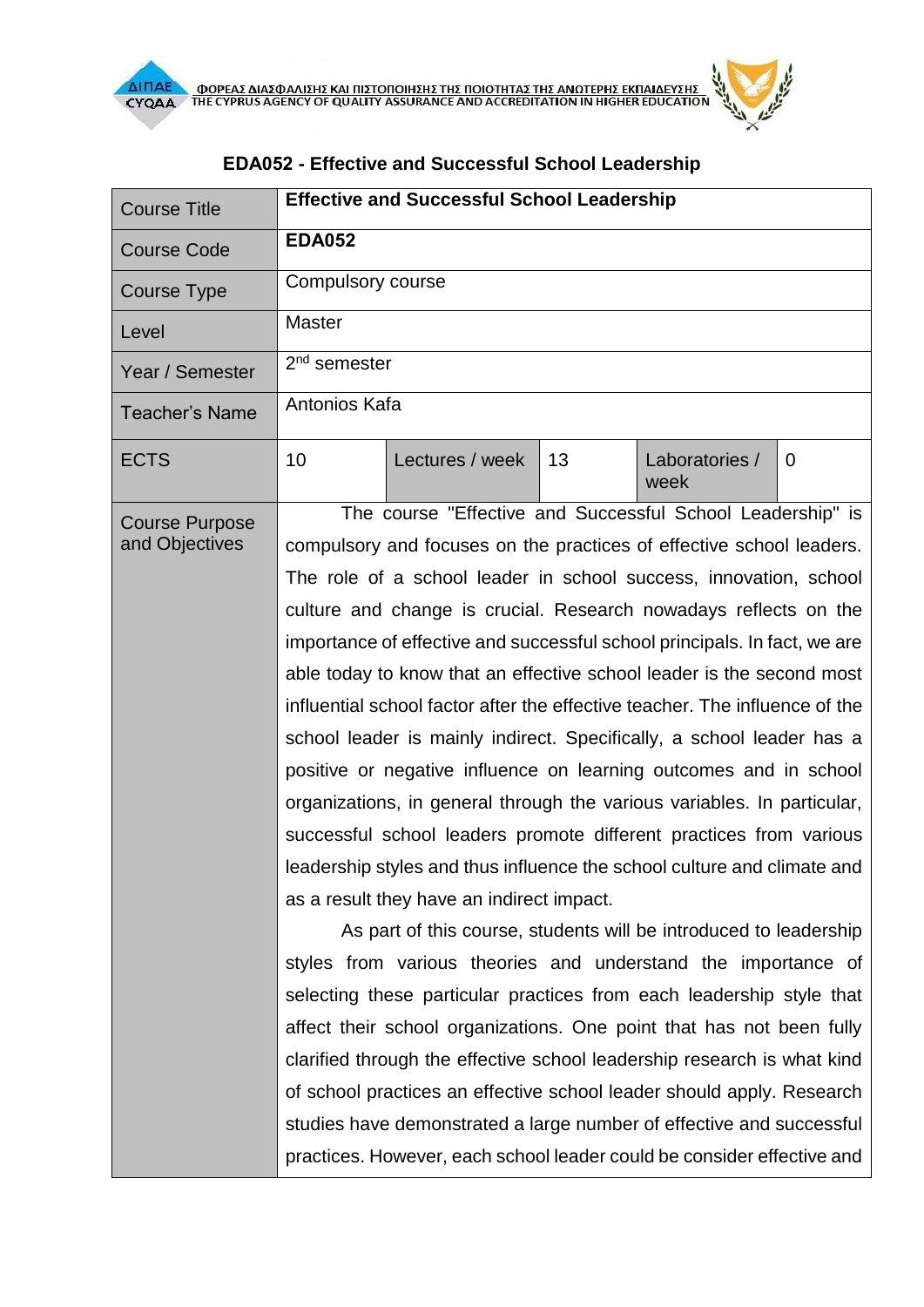|                             | Ο ΦΟΡΕΑΣ ΔΙΑΣΦΑΛΙΣΗΣ ΚΑΙ ΠΙΣΤΟΠΟΙΗΣΗΣ ΤΗΣ ΠΟΙΟΤΗΤΑΣ ΤΗΣ ΑΝΩΤΕΡΗΣ ΕΚΠΑΙΔΕΥΣΗΣ<br>ΤΗΕ CYPRUS AGENCY OF QUALITY ASSURANCE AND ACCREDITATION IN HIGHER EDUCATION                                                                                                                                                                                                                                                                                                                                                                                                                                                                                                                                                                                                                                                                                                                                                                        |  |  |
|-----------------------------|-------------------------------------------------------------------------------------------------------------------------------------------------------------------------------------------------------------------------------------------------------------------------------------------------------------------------------------------------------------------------------------------------------------------------------------------------------------------------------------------------------------------------------------------------------------------------------------------------------------------------------------------------------------------------------------------------------------------------------------------------------------------------------------------------------------------------------------------------------------------------------------------------------------------------------------|--|--|
|                             | successful by selecting and promoting a number of practices based on                                                                                                                                                                                                                                                                                                                                                                                                                                                                                                                                                                                                                                                                                                                                                                                                                                                                |  |  |
|                             | their school context and environment. Also, students will be introduced                                                                                                                                                                                                                                                                                                                                                                                                                                                                                                                                                                                                                                                                                                                                                                                                                                                             |  |  |
|                             | with the various successful practices and characteristics of successful                                                                                                                                                                                                                                                                                                                                                                                                                                                                                                                                                                                                                                                                                                                                                                                                                                                             |  |  |
|                             | school principals both in Cyprus and abroad, as well as school                                                                                                                                                                                                                                                                                                                                                                                                                                                                                                                                                                                                                                                                                                                                                                                                                                                                      |  |  |
|                             | principals' characteristics in low performing schools.                                                                                                                                                                                                                                                                                                                                                                                                                                                                                                                                                                                                                                                                                                                                                                                                                                                                              |  |  |
|                             | Based on the aforementioned, the purpose of this course is to                                                                                                                                                                                                                                                                                                                                                                                                                                                                                                                                                                                                                                                                                                                                                                                                                                                                       |  |  |
|                             | familiarize the students with the concept of effective and successful                                                                                                                                                                                                                                                                                                                                                                                                                                                                                                                                                                                                                                                                                                                                                                                                                                                               |  |  |
|                             | school leadership. Based on particular leadership styles school leaders                                                                                                                                                                                                                                                                                                                                                                                                                                                                                                                                                                                                                                                                                                                                                                                                                                                             |  |  |
|                             | influence the various internal and external school stakeholders in order                                                                                                                                                                                                                                                                                                                                                                                                                                                                                                                                                                                                                                                                                                                                                                                                                                                            |  |  |
|                             | to promote students' academic achievements, as well as to maintain a                                                                                                                                                                                                                                                                                                                                                                                                                                                                                                                                                                                                                                                                                                                                                                                                                                                                |  |  |
|                             | successful school organization.                                                                                                                                                                                                                                                                                                                                                                                                                                                                                                                                                                                                                                                                                                                                                                                                                                                                                                     |  |  |
|                             |                                                                                                                                                                                                                                                                                                                                                                                                                                                                                                                                                                                                                                                                                                                                                                                                                                                                                                                                     |  |  |
| Learning<br><b>Outcomes</b> | It is expected that by completing the course students will be able to:<br>report on important areas of research on effective school<br>management and leadership<br>understand the notion of school culture and school climate in<br>organizations<br>describe the characteristics of school culture and school climate<br>understand the role of a school leader in developing and<br>maintaining an effective school culture<br>understand how school leaders influence students' learning<br>outcomes and academic achievements (models of school<br>principal's impact)<br>understand the important role of the school leader' impact on<br>$\bullet$<br>students' learning outcomes and academic achievements<br>describe various models and theories of effective school<br>leadership on students' learning outcomes and academic<br>achievements<br>describe the four paths as suggested by Letihwood and his<br>colleagues |  |  |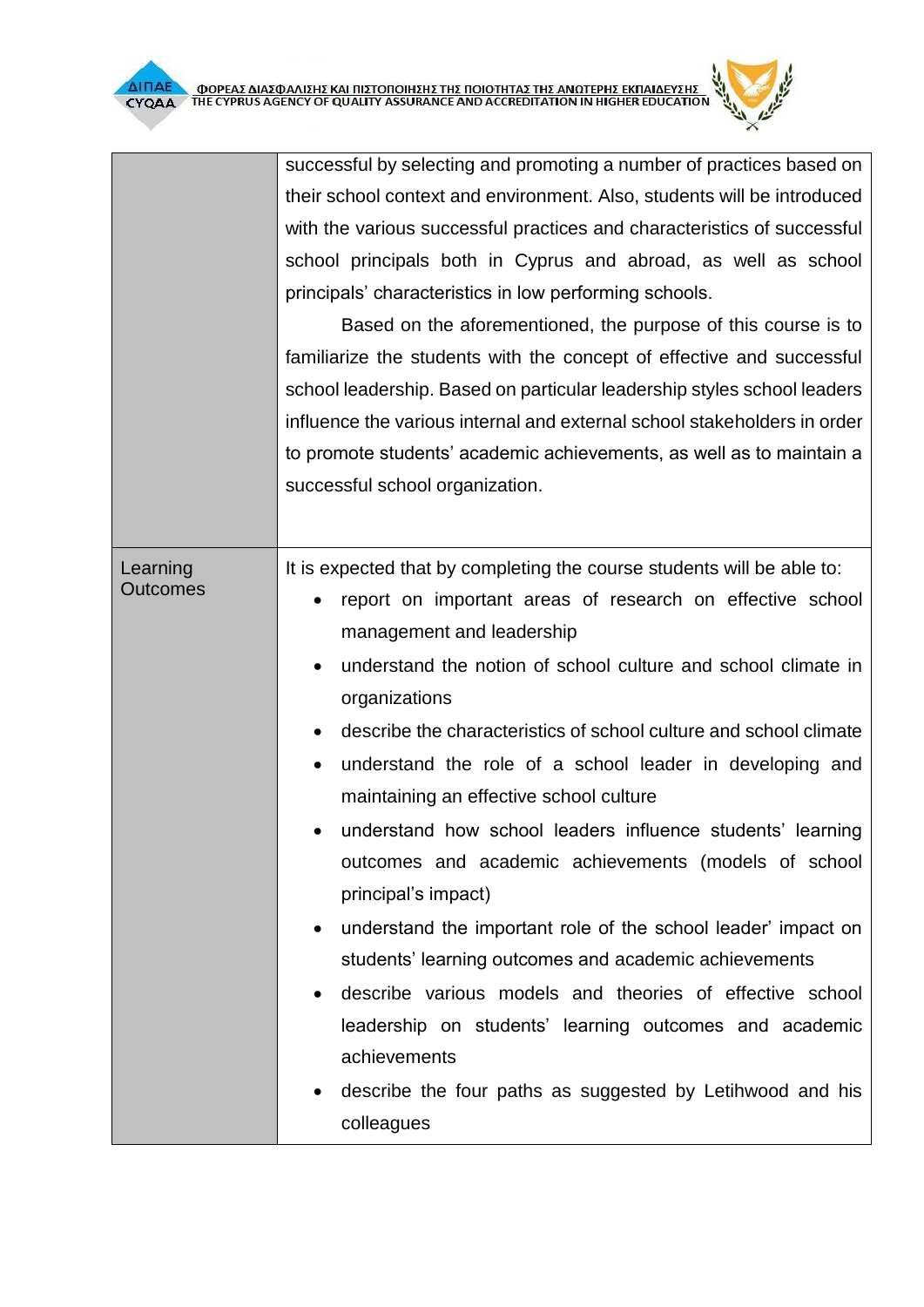**Supply**  $^{\times}$ 

|                       | $\bullet$ | describe the five leadership styles presented in the Pashiardis –                |                                                    |                                                                 |  |  |
|-----------------------|-----------|----------------------------------------------------------------------------------|----------------------------------------------------|-----------------------------------------------------------------|--|--|
|                       |           |                                                                                  | Brauckmann Holistic Leadership Framework           |                                                                 |  |  |
|                       |           |                                                                                  |                                                    | describe and evaluate the practices included in all five        |  |  |
|                       |           |                                                                                  |                                                    | leadership styles of the Pashiardis - Brauckmann Holistic       |  |  |
|                       |           | Leadership Framework                                                             |                                                    |                                                                 |  |  |
|                       |           |                                                                                  |                                                    | recognize and evaluate the importance of specific variables /   |  |  |
|                       |           |                                                                                  |                                                    | practices in each leadership style of the Pashiardis -          |  |  |
|                       |           |                                                                                  | Brauckmann Holistic Leadership Framework           |                                                                 |  |  |
|                       |           |                                                                                  |                                                    | describe the successful school leaders' characteristics in      |  |  |
|                       |           |                                                                                  |                                                    | various contexts including Cyprus based on research data        |  |  |
|                       |           |                                                                                  | understand the Cyprus' successful leadership model |                                                                 |  |  |
|                       | $\bullet$ |                                                                                  |                                                    | identify the key practices and characteristics of successful    |  |  |
|                       |           | school principals in Cyprus                                                      |                                                    |                                                                 |  |  |
|                       | $\bullet$ |                                                                                  |                                                    | identify the key practices and characteristics of successful    |  |  |
|                       |           |                                                                                  | school principals in various contexts              |                                                                 |  |  |
|                       | $\bullet$ |                                                                                  |                                                    | compare the profile of a successful school principals in Cyprus |  |  |
|                       |           |                                                                                  | with school principals from various contexts       |                                                                 |  |  |
|                       | $\bullet$ | understand the role of the school leader in leading a low                        |                                                    |                                                                 |  |  |
|                       |           |                                                                                  | performing schools through change                  |                                                                 |  |  |
|                       |           |                                                                                  |                                                    | Explain the role of the principal in successfully changing low- |  |  |
|                       |           | performing schools                                                               |                                                    |                                                                 |  |  |
|                       |           |                                                                                  |                                                    |                                                                 |  |  |
| Prerequisites         | None      |                                                                                  | Required                                           | None                                                            |  |  |
|                       |           |                                                                                  |                                                    |                                                                 |  |  |
| <b>Course Content</b> |           |                                                                                  | 1. RESEARCH ON EFFECTIVE SCHOOL LEADERSHIP         |                                                                 |  |  |
|                       |           | 2. SCHOOL LEADERSHIP, SCHOOL CULTURE AND SCHOOL<br><b>CLIMATE</b>                |                                                    |                                                                 |  |  |
|                       |           | 3. EFFECTIVE SCHOOL LEADERSHIP ON STUDENTS'                                      |                                                    |                                                                 |  |  |
|                       |           | <b>LEARNING OUTCOMES (PART I)</b><br>4. EFFECTIVE SCHOOL LEADERSHIP ON STUDENTS' |                                                    |                                                                 |  |  |
|                       |           | <b>LEARNING OUTCOMES (PART II)</b>                                               |                                                    |                                                                 |  |  |
|                       |           |                                                                                  |                                                    | 5. EFFECTIVE SCHOO LEADERSHIP: THE INSTRUCTIONAL                |  |  |
|                       |           | <b>I FADERSHIP STYLE</b>                                                         |                                                    |                                                                 |  |  |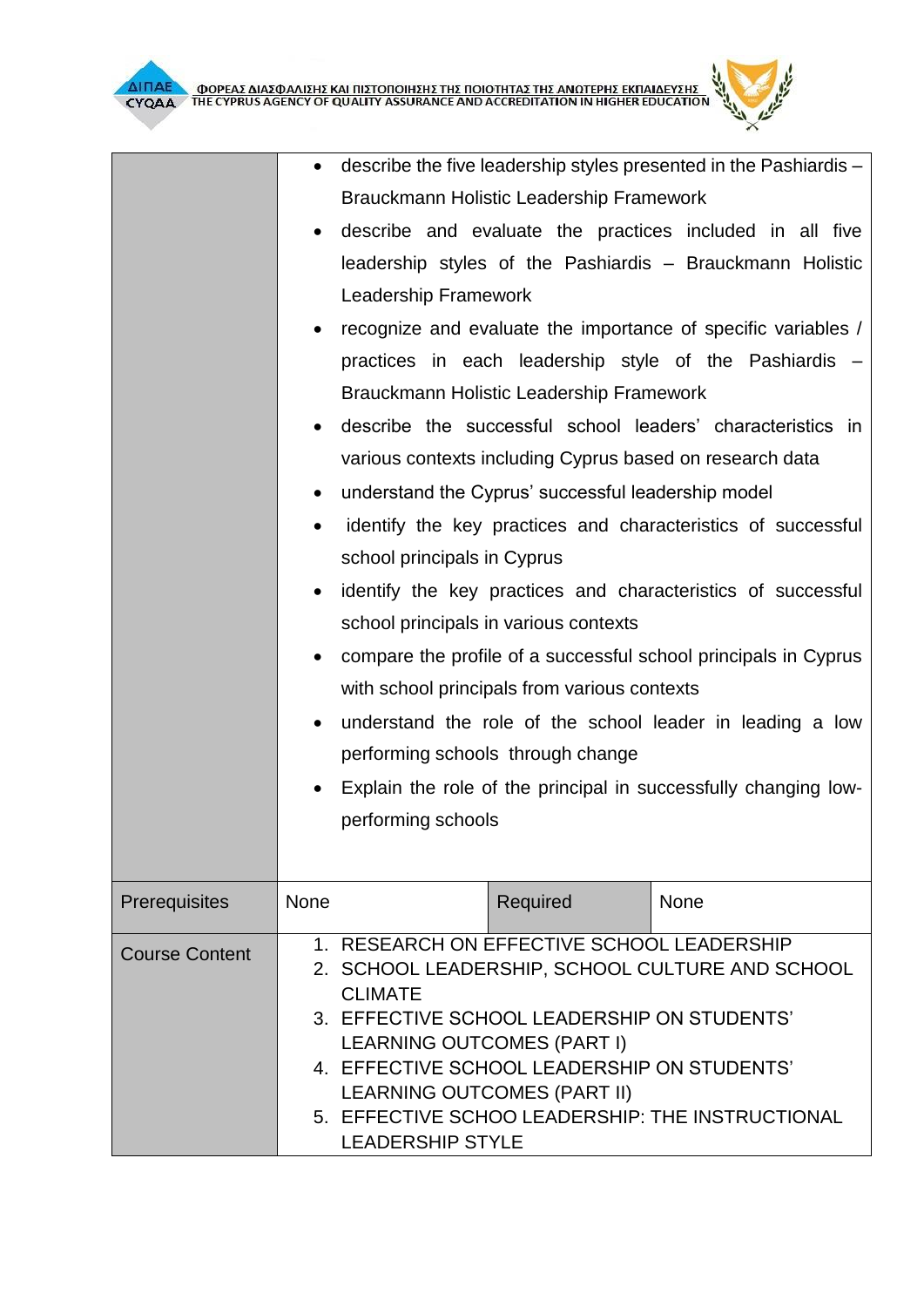|                         | 6. EFFECTIVE SCHOO LEADERSHIP: THE STRUCTURING                                                                                                                 |  |  |  |
|-------------------------|----------------------------------------------------------------------------------------------------------------------------------------------------------------|--|--|--|
|                         | <b>LEADERSHIP STYLE</b>                                                                                                                                        |  |  |  |
|                         | 7. EFFECTIVE SCHOO LEADERSHIP: THE PERSONNEL                                                                                                                   |  |  |  |
|                         | DEVELOPMENT LEADERSHIP STYLE                                                                                                                                   |  |  |  |
|                         | 8. EFFECTIVE SCHOO LEADERSHIP: THE PARTICIPATIVE<br><b>LEADERSHIP STYLE</b>                                                                                    |  |  |  |
|                         | 9. EFFECTIVE SCHOO LEADERSHIP: THE                                                                                                                             |  |  |  |
|                         | <b>ENTREPRENEURIAL LEADERSHIP STYLE</b>                                                                                                                        |  |  |  |
|                         | 10. SUCCESSFUL SCHOOL LEADERSHIP IN THE CYPRUS                                                                                                                 |  |  |  |
|                         | <b>CONTEXT</b>                                                                                                                                                 |  |  |  |
|                         | 11. SUCCESSFUL SCHOOL LEADERSHIP IN THE                                                                                                                        |  |  |  |
|                         | <b>INTERNATIONAL CONTEXT: CASE STUDIES</b>                                                                                                                     |  |  |  |
|                         | 12. SUCCESSFUL SCHOOL LEADERSHIP IN LOW                                                                                                                        |  |  |  |
|                         | PERFORMING SCHOOLS                                                                                                                                             |  |  |  |
|                         | 13. COURSE COMPLETION - REVISION - PREPARATION FOR                                                                                                             |  |  |  |
|                         | THE FINAL WRITTEN EXAMS                                                                                                                                        |  |  |  |
| Teaching<br>Methodology | The following methods will be used for course content delivery:                                                                                                |  |  |  |
|                         | 1) Lectures                                                                                                                                                    |  |  |  |
|                         | (2) Presentations with Notes: Presentations in PowerPoint format with<br>explanatory notes to better present the content and improve student<br>comprehension. |  |  |  |
|                         | (3) Teacher Notes                                                                                                                                              |  |  |  |
|                         | (4) Semester work (2 written assignments and 2 questions)                                                                                                      |  |  |  |
|                         | (5) Final exam                                                                                                                                                 |  |  |  |
| <b>Bibliography</b>     | Textbooks (in Greek):                                                                                                                                          |  |  |  |
|                         |                                                                                                                                                                |  |  |  |
|                         | Πασιαρδής, Π. (2014). Εκπαιδευτική Ηγεσία: Από την περίοδο της                                                                                                 |  |  |  |
|                         | ευμενούς αδιαφορίας στη σύγχρονη εποχή (Νέα                                                                                                                    |  |  |  |
|                         | αναθεωρημένη έκδοση). Αθήνα: Μεταίχμιο.                                                                                                                        |  |  |  |
|                         | Πασιαρδής, Π. (2012). Επιτυχημένοι Διευθυντές σχολείων: Διεθνείς                                                                                               |  |  |  |
|                         |                                                                                                                                                                |  |  |  |
|                         | ερευνητικές τάσεις και η ελληνική πραγματικότητα. Αθήνα                                                                                                        |  |  |  |
|                         | Εκδόσεις ΙΩΝ.                                                                                                                                                  |  |  |  |
|                         | References:                                                                                                                                                    |  |  |  |
|                         | -selected chapters from books and articles                                                                                                                     |  |  |  |
|                         | - Course notes (MS Powerpoint presentations)                                                                                                                   |  |  |  |
|                         |                                                                                                                                                                |  |  |  |